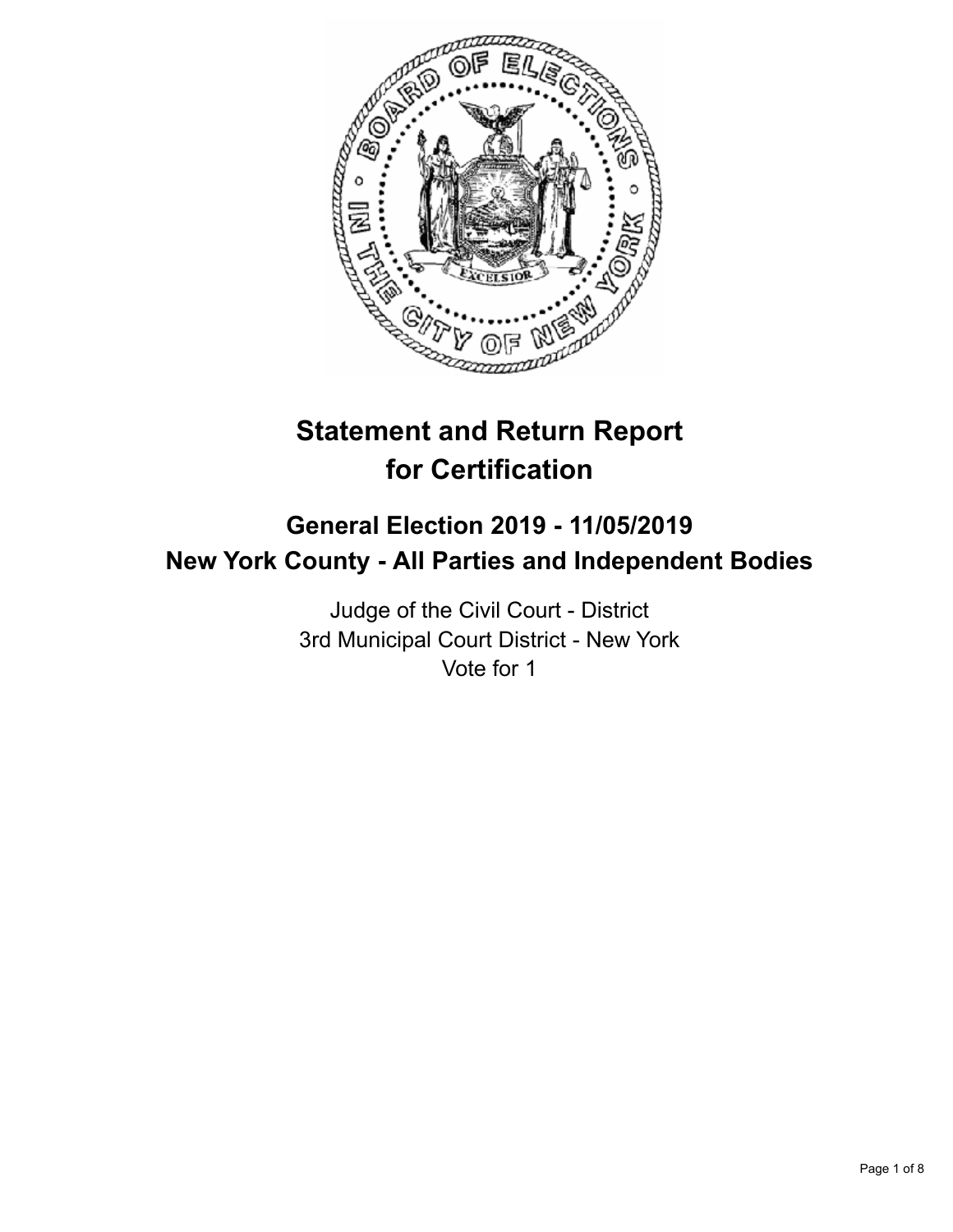

| <b>PUBLIC COUNTER</b>                                    | 315 |
|----------------------------------------------------------|-----|
| MANUALLY COUNTED EMERGENCY                               | 0   |
| ABSENTEE / MILITARY                                      | 8   |
| AFFIDAVIT                                                |     |
| <b>Total Ballots</b>                                     | 324 |
| Less - Inapplicable Federal/Special Presidential Ballots | 0   |
| <b>Total Applicable Ballots</b>                          | 324 |
| ANNA LEWIS (DEMOCRATIC)                                  | 266 |
| ADAM VELAZQUEZ (WRITE-IN)                                | 2   |
| ROBERT MUELLER (WRITE-IN)                                |     |
| STEVE KING (WRITE-IN)                                    |     |
| <b>Total Votes</b>                                       | 270 |
| Unrecorded                                               | 54  |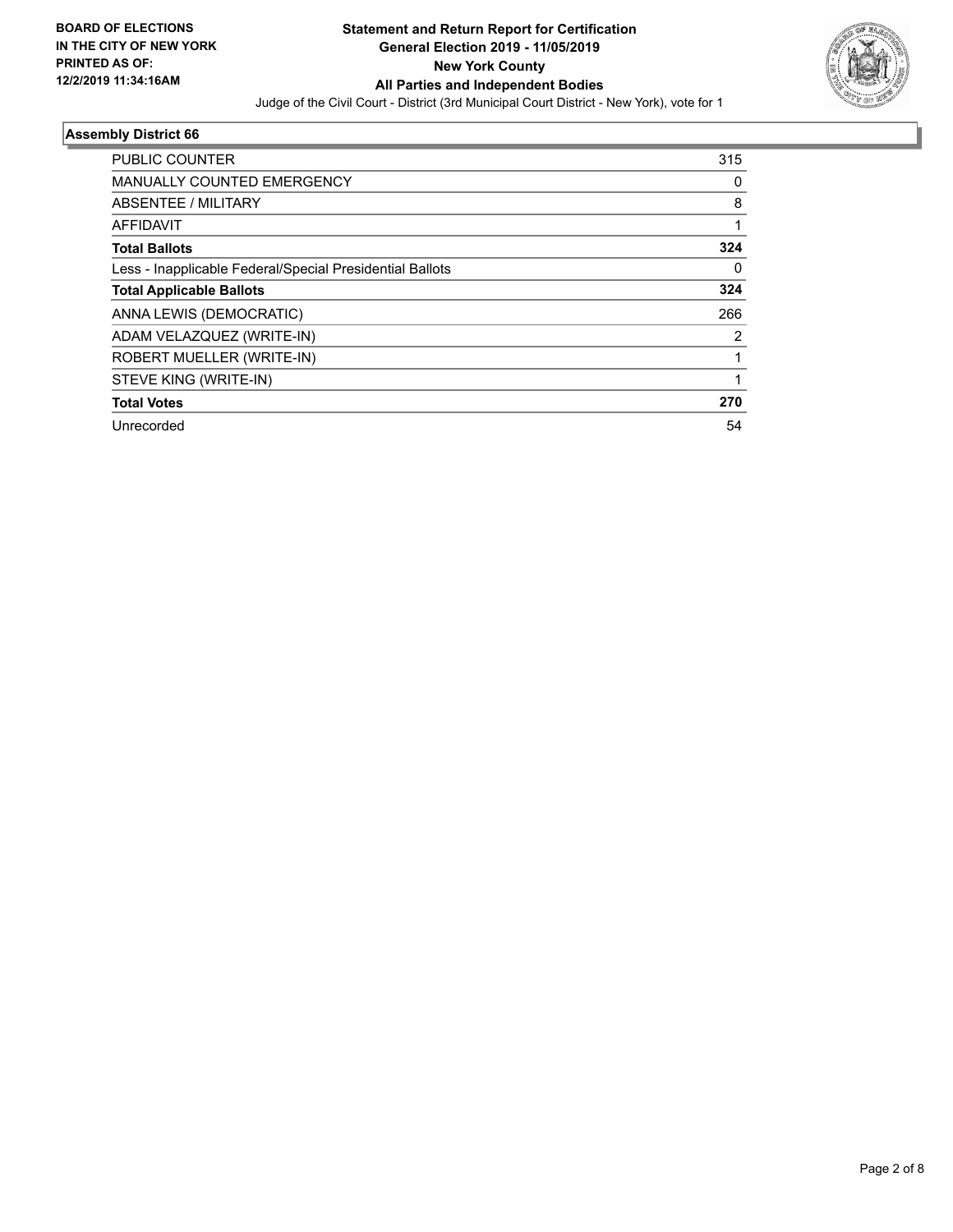

| <b>PUBLIC COUNTER</b>                                    | 5,666          |
|----------------------------------------------------------|----------------|
| MANUALLY COUNTED EMERGENCY                               | 0              |
| <b>ABSENTEE / MILITARY</b>                               | 153            |
| <b>AFFIDAVIT</b>                                         | 63             |
| <b>Total Ballots</b>                                     | 5,882          |
| Less - Inapplicable Federal/Special Presidential Ballots | 0              |
| <b>Total Applicable Ballots</b>                          | 5,882          |
| ANNA LEWIS (DEMOCRATIC)                                  | 4,889          |
| ANDREW SPITZER (WRITE-IN)                                | 1              |
| BENJAMINE SEKOLY (WRITE-IN)                              | 1              |
| BRIAN MCCAFFREY (WRITE-IN)                               | 1              |
| CAROL KOLB (WRITE-IN)                                    | 1              |
| CATHY LOUP (WRITE-IN)                                    | 1              |
| DAVID LOWE (WRITE-IN)                                    | 1              |
| DONALD TRUMP JR. (WRITE-IN)                              | 1              |
| DWAYNE WADE (WRITE-IN)                                   | 1              |
| ELIZABETH WARREN (WRITE-IN)                              | 1              |
| EMMANUEL DECAUDIN (WRITE-IN)                             | 1              |
| HEATH BUZIN (WRITE-IN)                                   | 1              |
| JEANINE PIRRO (WRITE-IN)                                 | $\overline{2}$ |
| JOAN KANE (WRITE-IN)                                     | 1              |
| KEITH WOFLARD (WRITE-IN)                                 | 1              |
| MATTHEW SULLIVAN (WRITE-IN)                              | 1              |
| MEAGHAN FITZGERALD (WRITE-IN)                            | 1              |
| MIAO HANG QIU (WRITE-IN)                                 | 1              |
| MONTY BREWSTER (WRITE-IN)                                | 1              |
| NICHOLAS PIEZZO (WRITE-IN)                               | 1              |
| RAY ANTHONY (WRITE-IN)                                   | 1              |
| ROBISON CRUSOE (WRITE-IN)                                | 1              |
| RON PAUL (WRITE-IN)                                      | 1              |
| SCOTT TUPING (WRITE-IN)                                  | 1              |
| SHAH NOOR (WRITE-IN)                                     | 1              |
| STEPHEN MCALLISTER (WRITE-IN)                            | 1              |
| UNATTRIBUTABLE WRITE-IN (WRITE-IN)                       | 16             |
| WILLIAM P. SHORT III (WRITE-IN)                          | 1              |
| YETTA KIRLAN (WRITE-IN)                                  | 1              |
| ZEEV KIRSH ESQ. (WRITE-IN)                               | 1              |
| <b>Total Votes</b>                                       | 4,934          |
| Unrecorded                                               | 948            |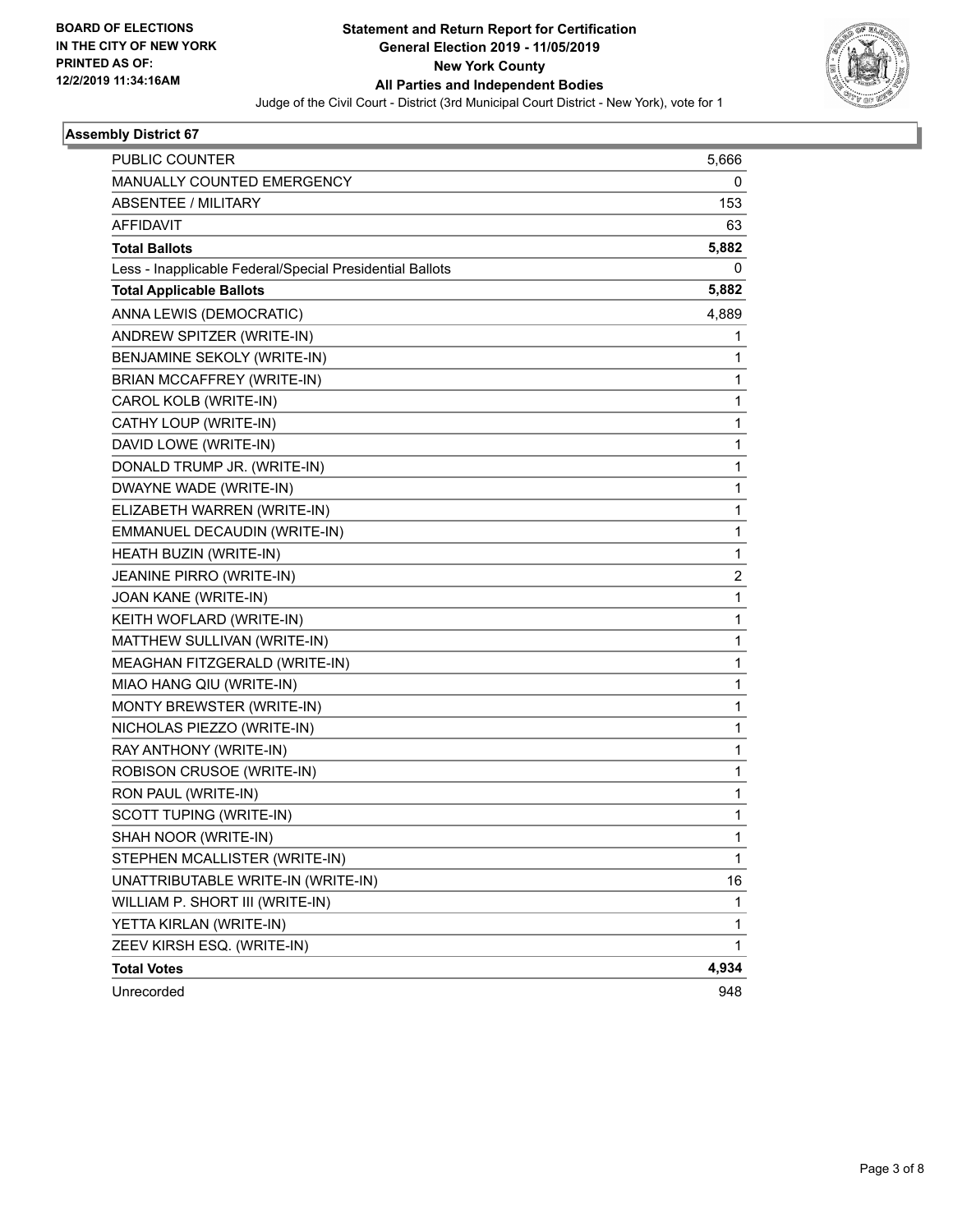

| <b>PUBLIC COUNTER</b>                                    | 9,906        |
|----------------------------------------------------------|--------------|
| MANUALLY COUNTED EMERGENCY                               | 0            |
| <b>ABSENTEE / MILITARY</b>                               | 226          |
| <b>AFFIDAVIT</b>                                         | 63           |
| <b>Total Ballots</b>                                     | 10,195       |
| Less - Inapplicable Federal/Special Presidential Ballots | 0            |
| <b>Total Applicable Ballots</b>                          | 10,195       |
| ANNA LEWIS (DEMOCRATIC)                                  | 8,462        |
| ALEJANDRO HILDAGO (WRITE-IN)                             | 1            |
| ALEXANDRIA A. O. CARTER (WRITE-IN)                       | 1            |
| ANDREW CUOMO (WRITE-IN)                                  | 1            |
| ANDREW NAPOLITANO (WRITE-IN)                             | 1            |
| ANDY PEARSON (WRITE-IN)                                  | $\mathbf 1$  |
| ASHLEY JUDD (WRITE-IN)                                   | $\mathbf{1}$ |
| BARRY WALLENSTEIN (WRITE-IN)                             | 1            |
| BELLA ABZUG (WRITE-IN)                                   | 1            |
| BERNARD R. BLOCK (WRITE-IN)                              | $\mathbf{1}$ |
| <b>BRIAN BIGGINS (WRITE-IN)</b>                          | 1            |
| CANDICE ACMERMAN (WRITE-IN)                              | $\mathbf{1}$ |
| DANIEL DROMM (WRITE-IN)                                  | $\mathbf{1}$ |
| DONALD TRUMP (WRITE-IN)                                  | 1            |
| ED KOCH (WRITE-IN)                                       | 1            |
| ED MECHMANN (WRITE-IN)                                   | $\mathbf{1}$ |
| ERIC BOTTCHER (WRITE-IN)                                 | 1            |
| ERIC LESH (WRITE-IN)                                     | $\mathbf{1}$ |
| FRANK MORENO (WRITE-IN)                                  | $\mathbf{1}$ |
| GAVIN MCGUINESS (WRITE-IN)                               | 1            |
| GEORGIA KARABINAKIS (WRITE-IN)                           | 1            |
| IVANKA TRUMP (WRITE-IN)                                  | $\mathbf{1}$ |
| JEFFREY KOFSKY (WRITE-IN)                                | 1            |
| JOHN R. THOMAS JR. (WRITE-IN)                            | $\mathbf 1$  |
| JOHN WILLIAMS (WRITE-IN)                                 | 1            |
| JOSHUA KAUFMAN (WRITE-IN)                                | 1            |
| JUDY SHEINDLIN (WRITE-IN)                                | 2            |
| KENNETH MOTTER (WRITE-IN)                                | $\mathbf{1}$ |
| LILY HURT (WRITE-IN)                                     | 1            |
| LUCY MORTY (WRITE-IN)                                    | $\mathbf 1$  |
| MARK AGUIAR (WRITE-IN)                                   | $\mathbf{1}$ |
| MICHELE CASTELLO (WRITE-IN)                              | 1            |
| NORMAN A. ELLIS (WRITE-IN)                               | $\mathbf{1}$ |
| PATRICK PAYTON (WRITE-IN)                                | $\mathbf{1}$ |
| PETER SHERIDAN (WRITE-IN)                                | 1            |
| RICHARD E. STONE (WRITE-IN)                              | $\mathbf{1}$ |
| RITA PALMA (WRITE-IN)                                    | $\mathbf{1}$ |
| ROBERT MARKOFF (WRITE-IN)                                | 1            |
| RUDOLPH GIULIANI (WRITE-IN)                              | $\mathbf{1}$ |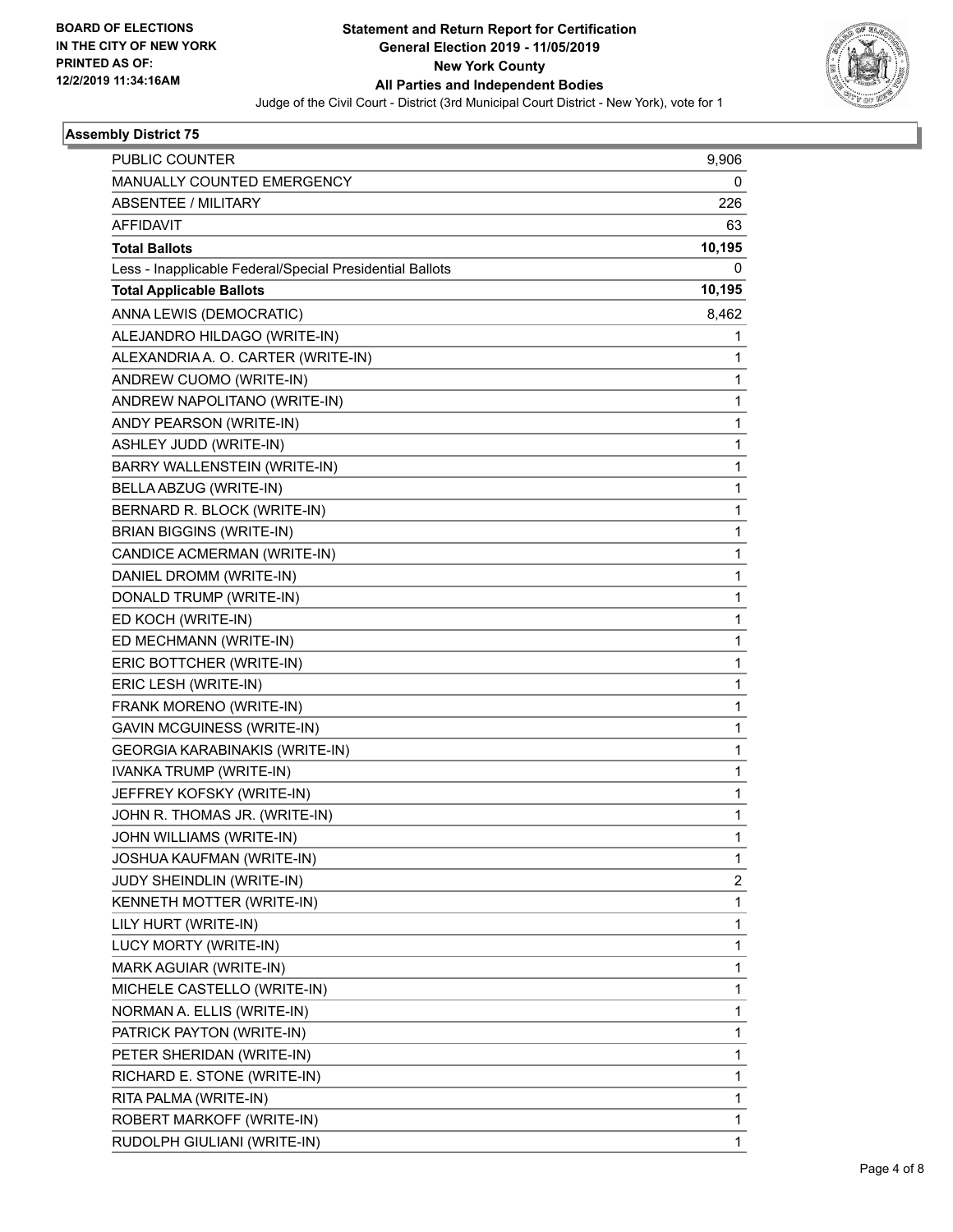

| SAFEENA MECHLAI (WRITE-IN)         |       |
|------------------------------------|-------|
| SUN TZU (WRITE-IN)                 |       |
| TOM DUANE (WRITE-IN)               |       |
| TUCKER CARLSON (WRITE-IN)          |       |
| UNATTRIBUTABLE WRITE-IN (WRITE-IN) | 15    |
| VINCENT F. MARTUSCIELLO (WRITE-IN) |       |
| WILLIAM TRETJEN (WRITE-IN)         |       |
| ZAZU PITTS (WRITE-IN)              |       |
| <b>Total Votes</b>                 | 8,523 |
| Unrecorded                         | 1.672 |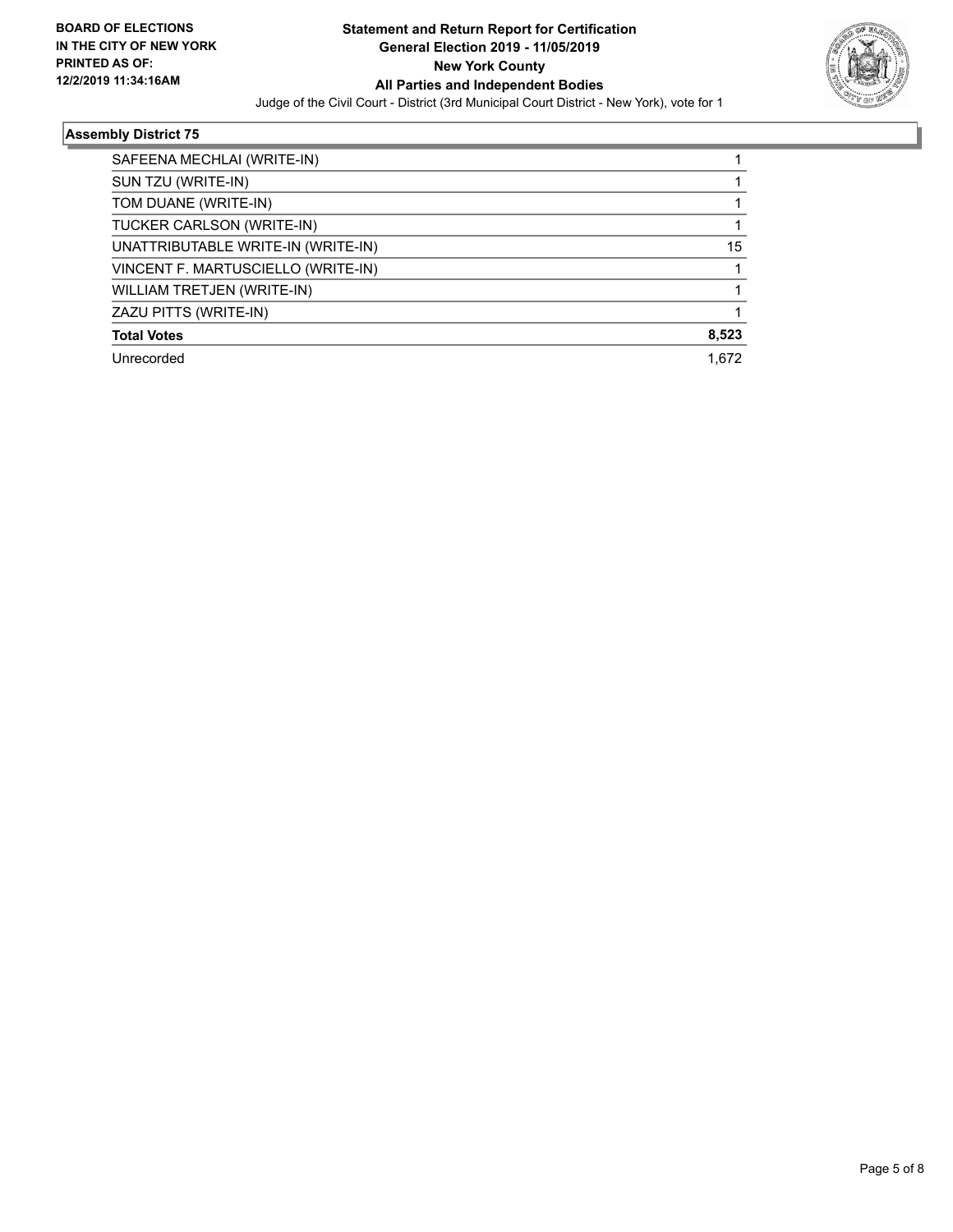

#### **Total for Judge of the Civil Court - District (3rd Municipal Court District - New York) - New York County**

| PUBLIC COUNTER                                           | 15,887         |
|----------------------------------------------------------|----------------|
| MANUALLY COUNTED EMERGENCY                               | 0              |
| <b>ABSENTEE / MILITARY</b>                               | 387            |
| AFFIDAVIT                                                | 127            |
| <b>Total Ballots</b>                                     | 16,401         |
| Less - Inapplicable Federal/Special Presidential Ballots | 0              |
| <b>Total Applicable Ballots</b>                          | 16,401         |
| ANNA LEWIS (DEMOCRATIC)                                  | 13,617         |
| ADAM VELAZQUEZ (WRITE-IN)                                | 2              |
| ALEJANDRO HILDAGO (WRITE-IN)                             | 1              |
| ALEXANDRIA A. O. CARTER (WRITE-IN)                       | 1              |
| ANDREW CUOMO (WRITE-IN)                                  | 1              |
| ANDREW NAPOLITANO (WRITE-IN)                             | 1              |
| ANDREW SPITZER (WRITE-IN)                                | 1              |
| ANDY PEARSON (WRITE-IN)                                  | 1              |
| ASHLEY JUDD (WRITE-IN)                                   | 1              |
| BARRY WALLENSTEIN (WRITE-IN)                             | 1              |
| BELLA ABZUG (WRITE-IN)                                   | 1              |
| BENJAMINE SEKOLY (WRITE-IN)                              | 1              |
| BERNARD R. BLOCK (WRITE-IN)                              | 1              |
| <b>BRIAN BIGGINS (WRITE-IN)</b>                          | 1              |
| BRIAN MCCAFFREY (WRITE-IN)                               | 1              |
| CANDICE ACMERMAN (WRITE-IN)                              | 1              |
| CAROL KOLB (WRITE-IN)                                    | 1              |
| CATHY LOUP (WRITE-IN)                                    | 1              |
| DANIEL DROMM (WRITE-IN)                                  | 1              |
| DAVID LOWE (WRITE-IN)                                    | 1              |
| DONALD TRUMP (WRITE-IN)                                  | 1              |
| DONALD TRUMP JR. (WRITE-IN)                              | 1              |
| DWAYNE WADE (WRITE-IN)                                   | 1              |
| ED KOCH (WRITE-IN)                                       | 1              |
| ED MECHMANN (WRITE-IN)                                   | $\mathbf{1}$   |
| ELIZABETH WARREN (WRITE-IN)                              | 1              |
| EMMANUEL DECAUDIN (WRITE-IN)                             | 1              |
| ERIC BOTTCHER (WRITE-IN)                                 | 1              |
| ERIC LESH (WRITE-IN)                                     | 1              |
| FRANK MORENO (WRITE-IN)                                  | 1              |
| <b>GAVIN MCGUINESS (WRITE-IN)</b>                        | 1              |
| GEORGIA KARABINAKIS (WRITE-IN)                           | 1              |
| HEATH BUZIN (WRITE-IN)                                   | 1              |
| IVANKA TRUMP (WRITE-IN)                                  | 1              |
| JEANINE PIRRO (WRITE-IN)                                 | $\overline{2}$ |
| JEFFREY KOFSKY (WRITE-IN)                                | 1              |
| JOAN KANE (WRITE-IN)                                     | 1              |
| JOHN R. THOMAS JR. (WRITE-IN)                            | 1              |
| JOHN WILLIAMS (WRITE-IN)                                 | 1              |
|                                                          |                |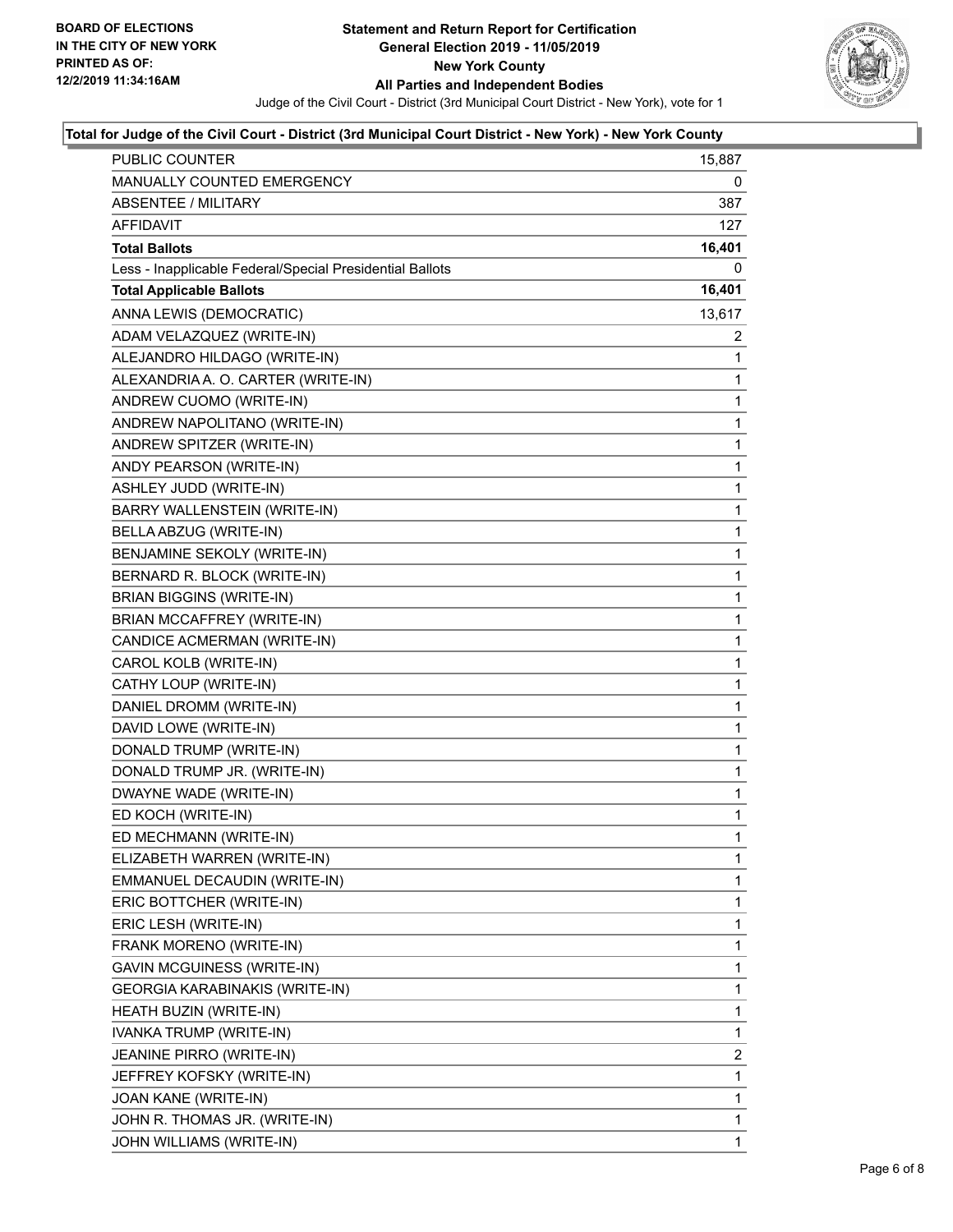

### **Total for Judge of the Civil Court - District (3rd Municipal Court District - New York) - New York County**

| JOSHUA KAUFMAN (WRITE-IN)          | $\mathbf{1}$   |
|------------------------------------|----------------|
| JUDY SHEINDLIN (WRITE-IN)          | $\overline{2}$ |
| KEITH WOFLARD (WRITE-IN)           | 1              |
| KENNETH MOTTER (WRITE-IN)          | 1              |
| LILY HURT (WRITE-IN)               | 1              |
| LUCY MORTY (WRITE-IN)              | 1              |
| MARK AGUIAR (WRITE-IN)             | 1              |
| MATTHEW SULLIVAN (WRITE-IN)        | 1              |
| MEAGHAN FITZGERALD (WRITE-IN)      | 1              |
| MIAO HANG QIU (WRITE-IN)           | 1              |
| MICHELE CASTELLO (WRITE-IN)        | 1              |
| MONTY BREWSTER (WRITE-IN)          | 1              |
| NICHOLAS PIEZZO (WRITE-IN)         | 1              |
| NORMAN A. ELLIS (WRITE-IN)         | 1              |
| PATRICK PAYTON (WRITE-IN)          | 1              |
| PETER SHERIDAN (WRITE-IN)          | 1              |
| RAY ANTHONY (WRITE-IN)             | 1              |
| RICHARD E. STONE (WRITE-IN)        | 1              |
| RITA PALMA (WRITE-IN)              | 1              |
| ROBERT MARKOFF (WRITE-IN)          | 1              |
| ROBERT MUELLER (WRITE-IN)          | 1              |
| ROBISON CRUSOE (WRITE-IN)          | 1              |
| RON PAUL (WRITE-IN)                | 1              |
| RUDOLPH GIULIANI (WRITE-IN)        | 1              |
| SAFEENA MECHLAI (WRITE-IN)         | 1              |
| SCOTT TUPING (WRITE-IN)            | 1              |
| SHAH NOOR (WRITE-IN)               | 1              |
| STEPHEN MCALLISTER (WRITE-IN)      | 1              |
| STEVE KING (WRITE-IN)              | 1              |
| SUN TZU (WRITE-IN)                 | 1              |
| TOM DUANE (WRITE-IN)               | 1              |
| TUCKER CARLSON (WRITE-IN)          | 1              |
| UNATTRIBUTABLE WRITE-IN (WRITE-IN) | 31             |
| VINCENT F. MARTUSCIELLO (WRITE-IN) | 1              |
| WILLIAM P. SHORT III (WRITE-IN)    | 1              |
| WILLIAM TRETJEN (WRITE-IN)         | 1              |
| YETTA KIRLAN (WRITE-IN)            | 1              |
| ZAZU PITTS (WRITE-IN)              | 1              |
| ZEEV KIRSH ESQ. (WRITE-IN)         | 1              |
| <b>Total Votes</b>                 | 13,727         |
| Unrecorded                         | 2,674          |